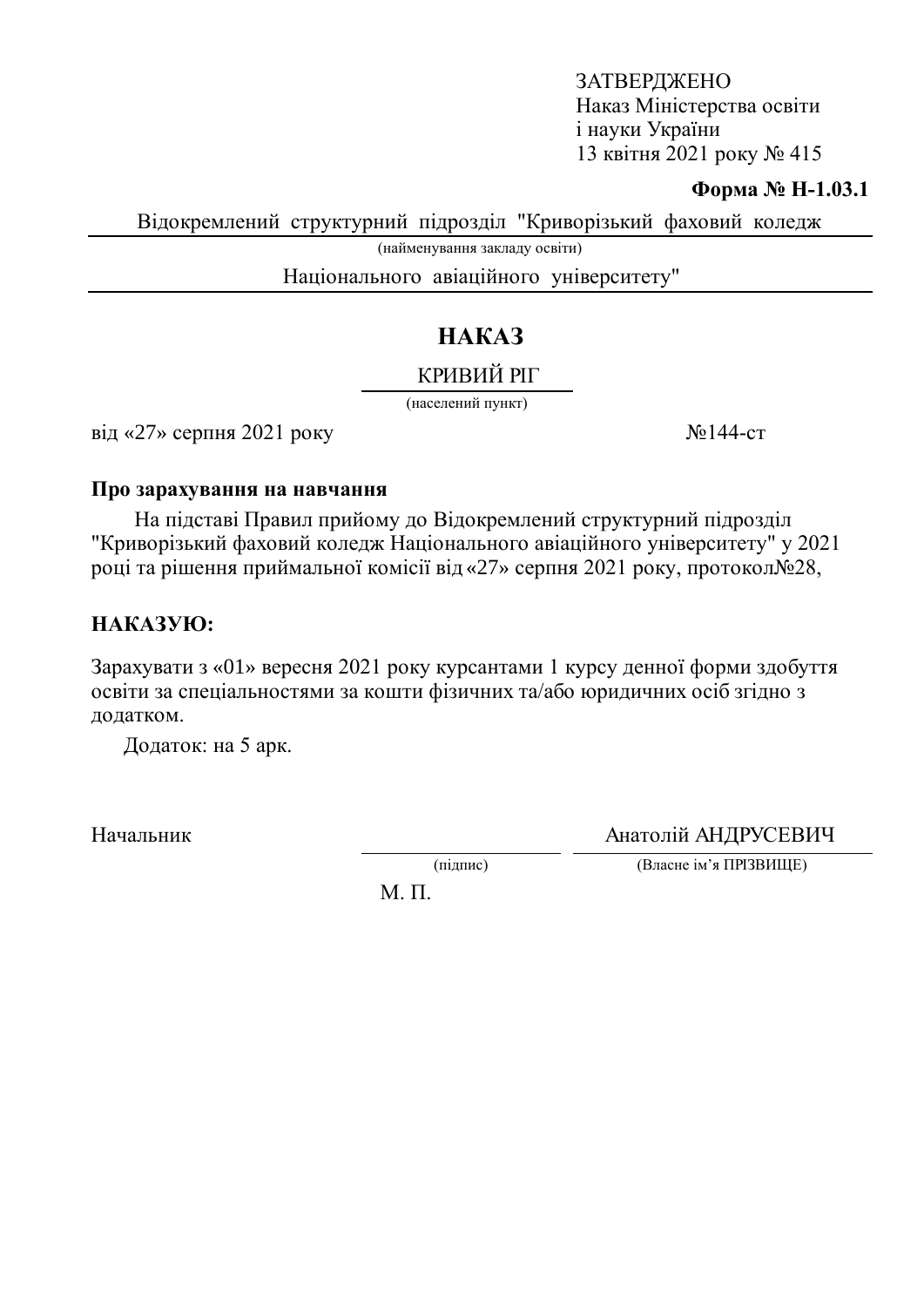### ЗАТВЕРДЖЕНО Наказ Міністерства освіти і науки України 13 квітня 2021 року № 415

## **Форма № Н-1.03.2**

| Міністерство освіти і науки України |                    |                                                                           |          |        |                               | Відокремлений структурний<br>підрозділ "Криворізький<br>фаховий коледж<br>Національного авіаційного<br>університету"                              | Додаток до наказу від «27» серпня 2021 року<br>№ 144-ст                                                                                                        |                                                                   |                |
|-------------------------------------|--------------------|---------------------------------------------------------------------------|----------|--------|-------------------------------|---------------------------------------------------------------------------------------------------------------------------------------------------|----------------------------------------------------------------------------------------------------------------------------------------------------------------|-------------------------------------------------------------------|----------------|
|                                     |                    | 173 Авіоніка                                                              |          |        | Державна                      | Фаховий молодший бакалавр                                                                                                                         | Денна                                                                                                                                                          | кошти фізичних та/або<br>юридичних осіб                           |                |
| $\mathbf{N}$ π/π                    | СДЕБО<br>№ заяви в | $\mathbf{B}$<br>рсної пропозиції в<br>ЄДЕБО<br>конкурсної<br>$\mathbf{D}$ | прізвище | ім'я   | по батькові (за<br>наявності) | номер, серія, дата видачі та<br>тип документа про освітній<br>(освітньо-кваліфікаційний)<br>рівень/ступінь, на основі<br>якого відбувається вступ | рік та номери<br>сертифікатів<br>зовнішнього<br>незалежного<br>оцінювання/<br>єдиного<br>вступного<br>іспиту/ єдиного<br>фахового<br>вступного<br>випробування | назва спеціалізацій,<br>освітніх програм в<br>межах спеціальності | конкурсний бал |
|                                     | 10252451 909665    |                                                                           | Колесник | Данило | Віталійович                   | 52320172 HP 15.06.2021<br>Свідоцтво про здобуття<br>базової середньої освіти                                                                      |                                                                                                                                                                | Авіоніка                                                          | 449,000        |
| $\overline{2}$                      | 10252759 909665    |                                                                           | Лєсняк   | Єгор   | Дмитрович                     | 52321871 HP 15.06.2021<br>Свідоцтво про здобуття<br>базової середньої освіти                                                                      |                                                                                                                                                                | Авіоніка                                                          | 359,000        |
| 3                                   | 10252454 909665    |                                                                           | Манукян  | Арман  | Артурович                     | 52325692 HP 15.06.2021<br>Свідоцтво про здобуття<br>базової середньої освіти                                                                      |                                                                                                                                                                | Авіоніка                                                          | 409,000        |

### Додаток до наказу про зарахування на навчання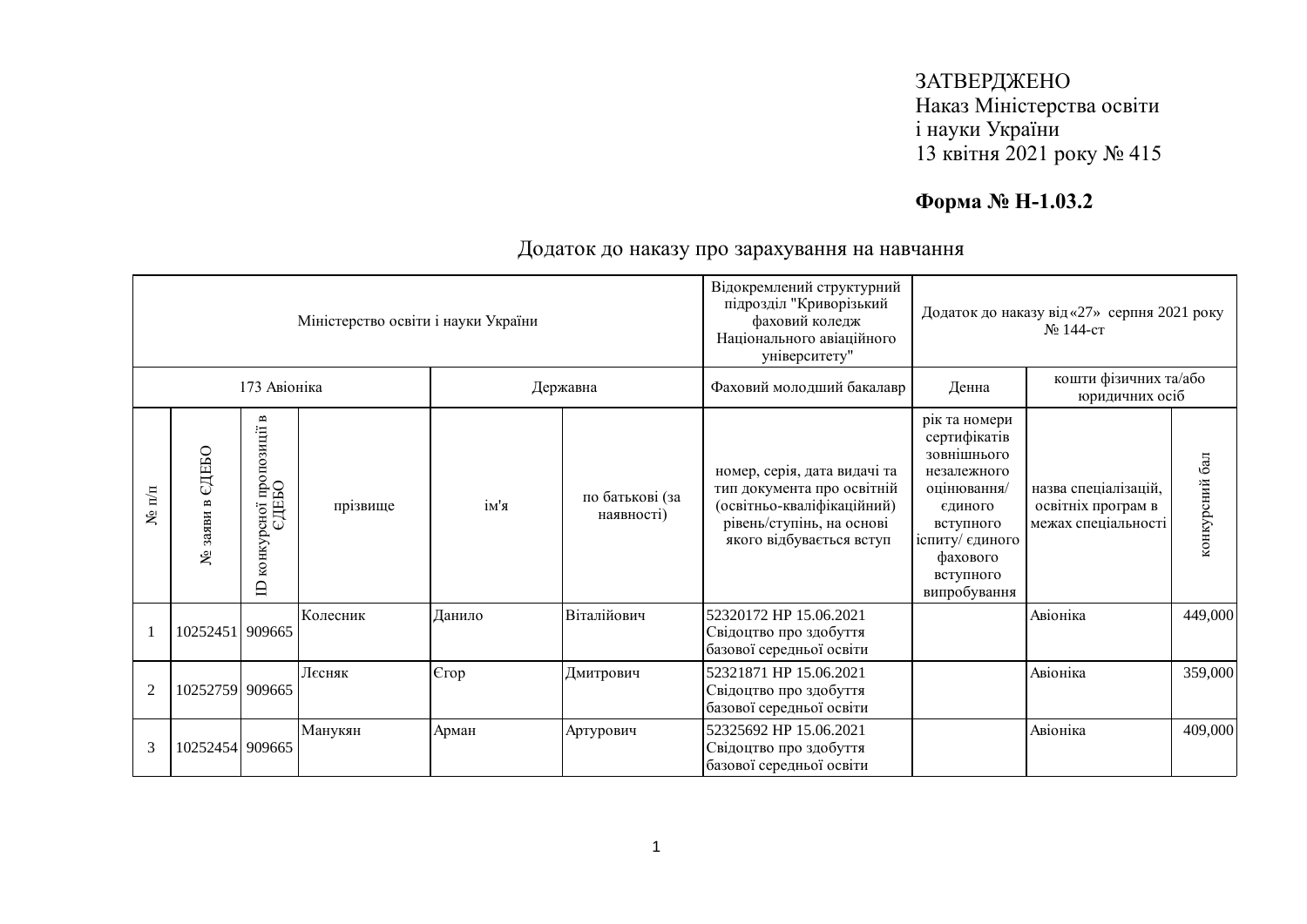### ЗАТВЕРДЖЕНО Наказ Міністерства освіти і науки України 13 квітня 2021 року № 415

## **Форма № Н-1.03.2**

|                                      |                     |                                                                              | Міністерство освіти і науки України |        |                               | Відокремлений структурний<br>підрозділ "Криворізький<br>фаховий коледж<br>Національного авіаційного<br>університету"                              | Додаток до наказу від «27» серпня 2021 року<br>№ 144-ст                                                                                                        |                                                                   |                |
|--------------------------------------|---------------------|------------------------------------------------------------------------------|-------------------------------------|--------|-------------------------------|---------------------------------------------------------------------------------------------------------------------------------------------------|----------------------------------------------------------------------------------------------------------------------------------------------------------------|-------------------------------------------------------------------|----------------|
| 272 Авіаційний транспорт<br>Державна |                     |                                                                              |                                     |        |                               | Фаховий молодший бакалавр                                                                                                                         | Денна                                                                                                                                                          | кошти фізичних та/або<br>юридичних осіб                           |                |
| $\mathbb{I}^{\text{m}}$<br>হ         | СДЕБО<br>заяви<br>٤ | $\blacksquare$<br><sub>р</sub> сно1 пропозиції в<br>ЄДЕБО<br>конкурсної<br>≘ | прізвище                            | ім'я   | по батькові (за<br>наявності) | номер, серія, дата видачі та<br>тип документа про освітній<br>(освітньо-кваліфікаційний)<br>рівень/ступінь, на основі<br>якого відбувається вступ | рік та номери<br>сертифікатів<br>зовнішнього<br>незалежного<br>оцінювання/<br>єдиного<br>вступного<br>іспиту/ єдиного<br>фахового<br>вступного<br>випробування | назва спеціалізацій,<br>освітніх програм в<br>межах спеціальності | конкурсний бал |
|                                      | 10252459 909673     |                                                                              | Губін                               | Максим | Андрійович                    | 52630958 AP 10.06.2021<br>Свідоцтво про здобуття<br>базової середньої освіти                                                                      |                                                                                                                                                                | Авіаційний<br>транспорт                                           | 333,000        |
| $\overline{2}$                       | 10252460 909673     |                                                                              | Матернюк                            | Денис  | Андрійович                    | 52325255 HP 15.06.2021<br>Свідоцтво про здобуття<br>базової середньої освіти                                                                      |                                                                                                                                                                | Авіаційний<br>транспорт                                           | 404,000        |

### Додаток до наказу про зарахування на навчання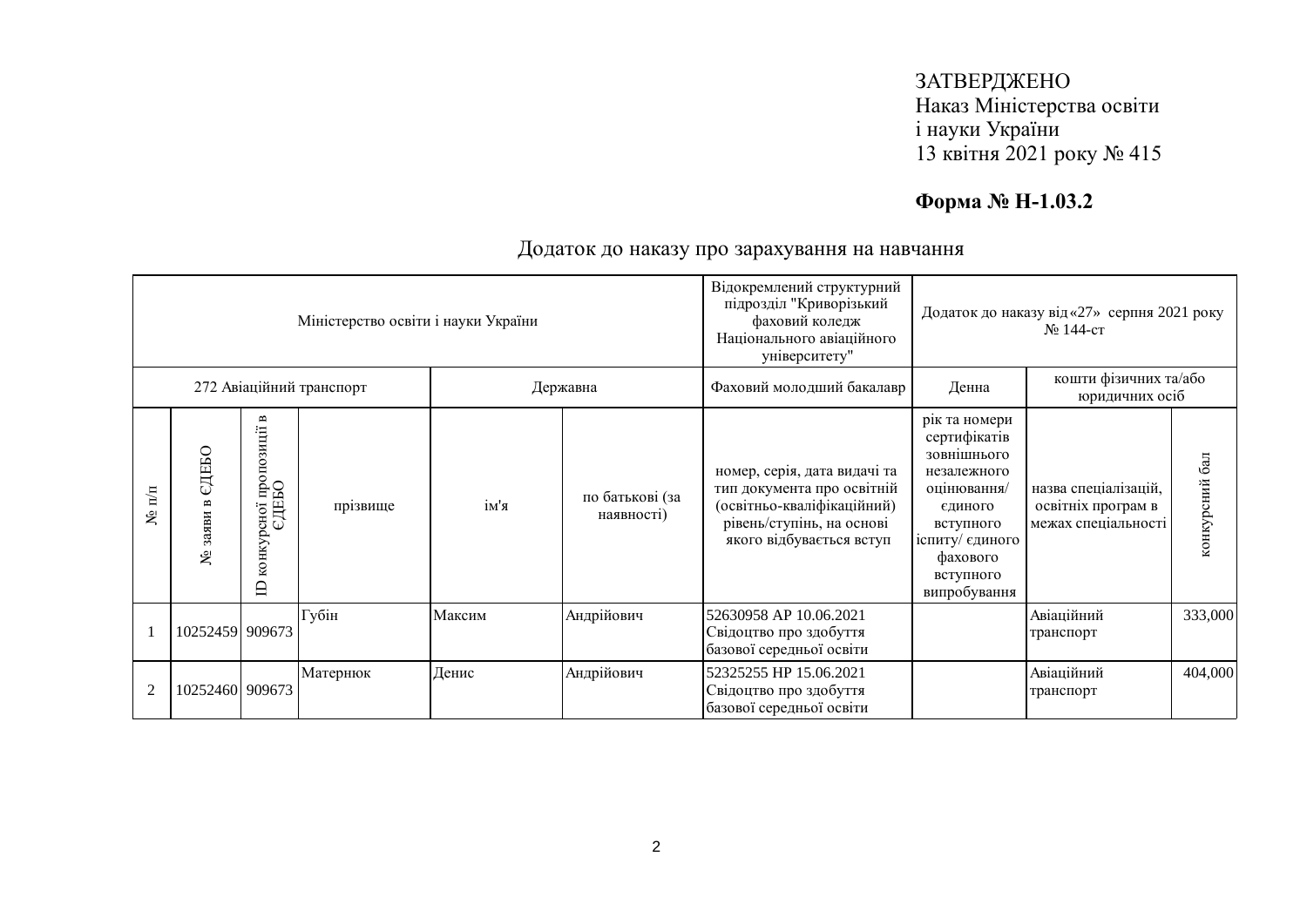### ЗАТВЕРДЖЕНО Наказ Міністерства освіти і науки України 13 квітня 2021 року № 415

## **Форма № Н-1.03.2**

|                                                                |                    |                                                 | Міністерство освіти і науки України |           |                               | Відокремлений структурний<br>підрозділ "Криворізький<br>фаховий коледж<br>Національного авіаційного<br>університету"                              | Додаток до наказу від «27» серпня 2021 року<br>№ 144-ст                                                                                                        |                                                                   |                |
|----------------------------------------------------------------|--------------------|-------------------------------------------------|-------------------------------------|-----------|-------------------------------|---------------------------------------------------------------------------------------------------------------------------------------------------|----------------------------------------------------------------------------------------------------------------------------------------------------------------|-------------------------------------------------------------------|----------------|
| 275 Транспортні технології/275.04 на<br>повітряному транспорті |                    |                                                 |                                     |           | Державна                      | Фаховий молодший бакалавр                                                                                                                         | Денна                                                                                                                                                          | кошти фізичних та/або<br>юридичних осіб                           |                |
| $N$ <sup>2</sup> π/π                                           | ЄДЕБО<br>№ заяви в | конкурсної пропозиції в<br>СДЕБО<br>$\triangle$ | прізвище                            | ім'я      | по батькові (за<br>наявності) | номер, серія, дата видачі та<br>тип документа про освітній<br>(освітньо-кваліфікаційний)<br>рівень/ступінь, на основі<br>якого відбувається вступ | рік та номери<br>сертифікатів<br>зовнішнього<br>незалежного<br>оцінювання/<br>єдиного<br>вступного<br>іспиту/ єдиного<br>фахового<br>вступного<br>випробування | назва спеціалізацій,<br>освітніх програм в<br>межах спеціальності | конкурсний бал |
|                                                                | 10252599 909675    |                                                 | Анцібор                             | Олена     | Олександрівна                 | 52323512 HP 15.06.2021<br>Свідоцтво про здобуття<br>базової середньої освіти                                                                      |                                                                                                                                                                | Транспортні<br>технології (на<br>повітряному<br>транспорті)       | 415,000        |
| $\overline{2}$                                                 | 10252583 909675    |                                                 | Богуш                               | Вікторія  | Сергіївна                     | 52321007 HP 15.06.2021<br>Свідоцтво про здобуття<br>базової середньої освіти                                                                      |                                                                                                                                                                | Транспортні<br>технології (на<br>повітряному<br>транспорті)       | 442,000        |
| 3                                                              | 10252585 909675    |                                                 | Боцула                              | Анастасія | Сергіївна                     | 52320863 HP 15.06.2021<br>Свідоцтво про здобуття<br>базової середньої освіти                                                                      |                                                                                                                                                                | Транспортні<br>технології (на<br>повітряному<br>транспорті)       | 348,000        |

Додаток до наказу про зарахування на навчання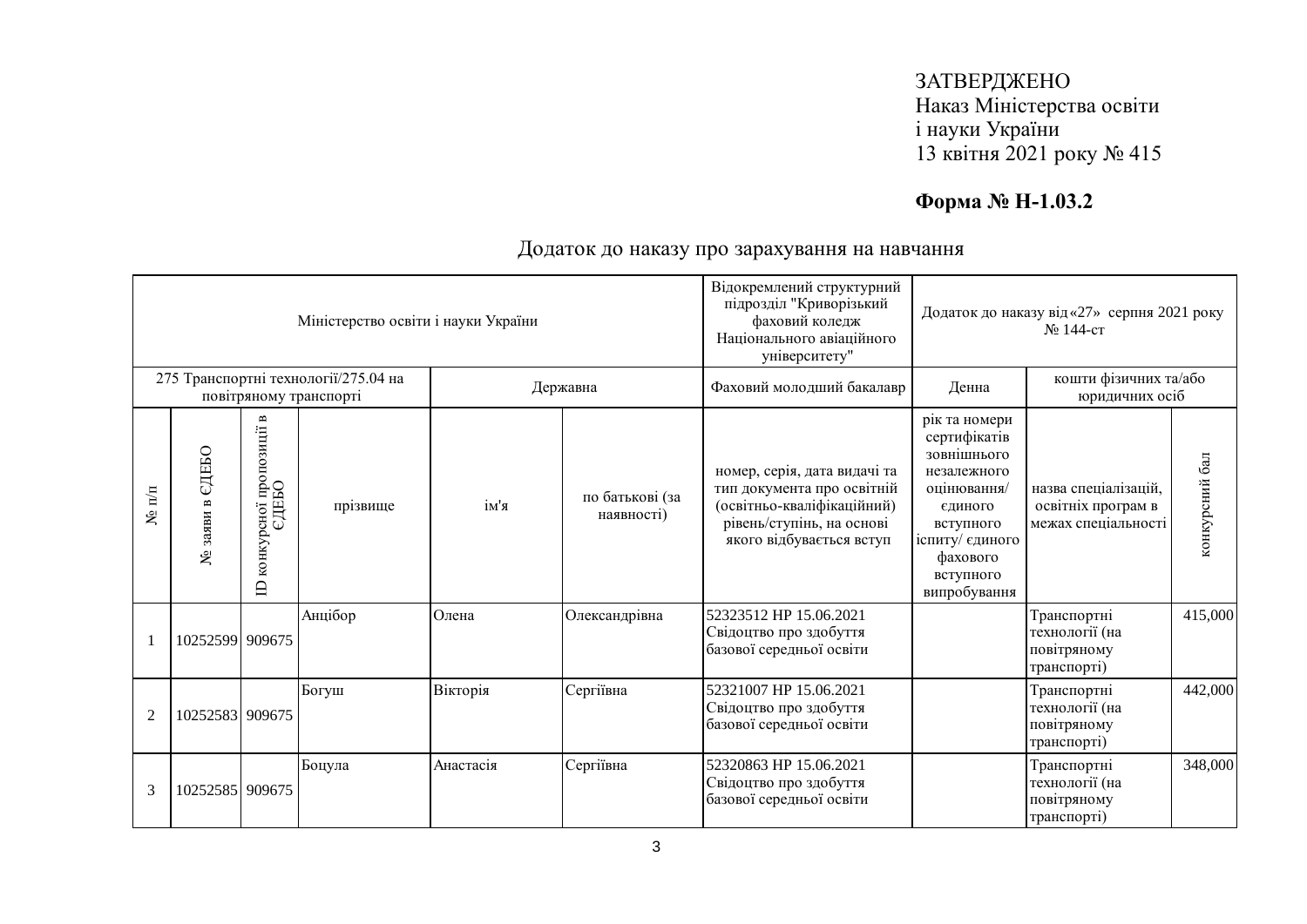| $\overline{4}$ | 10252587 909675 | Гуренко    | Софія     | Дмитрівна   | 52328339 HP 11.06.2021<br>Свідоцтво про здобуття<br>базової середньої освіти | Транспортні<br>технології (на<br>повітряному<br>транспорті) | 386,400 |
|----------------|-----------------|------------|-----------|-------------|------------------------------------------------------------------------------|-------------------------------------------------------------|---------|
| 5              | 10252597 909675 | Козеєв     | Роман     | Євгенович   | 52327819 HP 15.06.2021<br>Свідоцтво про здобуття<br>базової середньої освіти | Транспортні<br>технології (на<br>повітряному<br>транспорті) | 370,000 |
| 6              | 10251670 909675 | Костенко   | Діана     | Русланівна  | 52337730 HP 14.06.2021<br>Свідоцтво про здобуття<br>базової середньої освіти | Транспортні<br>технології (на<br>повітряному<br>транспорті) | 532,000 |
| $\overline{7}$ | 10252601 909675 | Кушнаренко | Іван      | Михайлович  | 52326118 HP 15.06.2021<br>Свідоцтво про здобуття<br>базової середньої освіти | Транспортні<br>технології (на<br>повітряному<br>транспорті) | 517,000 |
| 8              | 10251190 909675 | Порошиста  | Вероніка  | Анатоліївна | 52320388 HP 15.06.2021<br>Свідоцтво про здобуття<br>базової середньої освіти | Транспортні<br>технології (на<br>повітряному<br>транспорті) | 369,000 |
| 9              | 10252588 909675 | Рябоконь   | Анастасія | Євгенівна   | 52321908 HP 15.06.2021<br>Свідоцтво про здобуття<br>базової середньої освіти | Транспортні<br>технології (на<br>повітряному<br>транспорті) | 367,000 |
| 10             | 10252579 909675 | Семенович  | Діана     | Вікторівна  | 52322299 HP 15.06.2021<br>Свідоцтво про здобуття<br>базової середньої освіти | Транспортні<br>технології (на<br>повітряному<br>транспорті) | 374,000 |
| 11             | 10252481 909675 | Семенюк    | Даниїл    | Андрійович  | 52325877 HP 15.06.2021<br>Свідоцтво про здобуття<br>базової середньої освіти | Транспортні<br>технології (на<br>повітряному<br>транспорті) | 409,000 |
| 12             | 10252591 909675 | Тайлакова  | Віолетта  | Віталіївна  | 52321220 HP 15.06.2021<br>Свідоцтво про здобуття<br>базової середньої освіти | Транспортні<br>технології (на<br>повітряному<br>транспорті) | 357,000 |
| 13             | 10252590 909675 | Федчик     | Дар`я     | Павлівна    | 52321149 HP 15.06.2021<br>Свідоцтво про здобуття<br>базової середньої освіти | Транспортні<br>технології (на<br>повітряному<br>транспорті) | 423,000 |